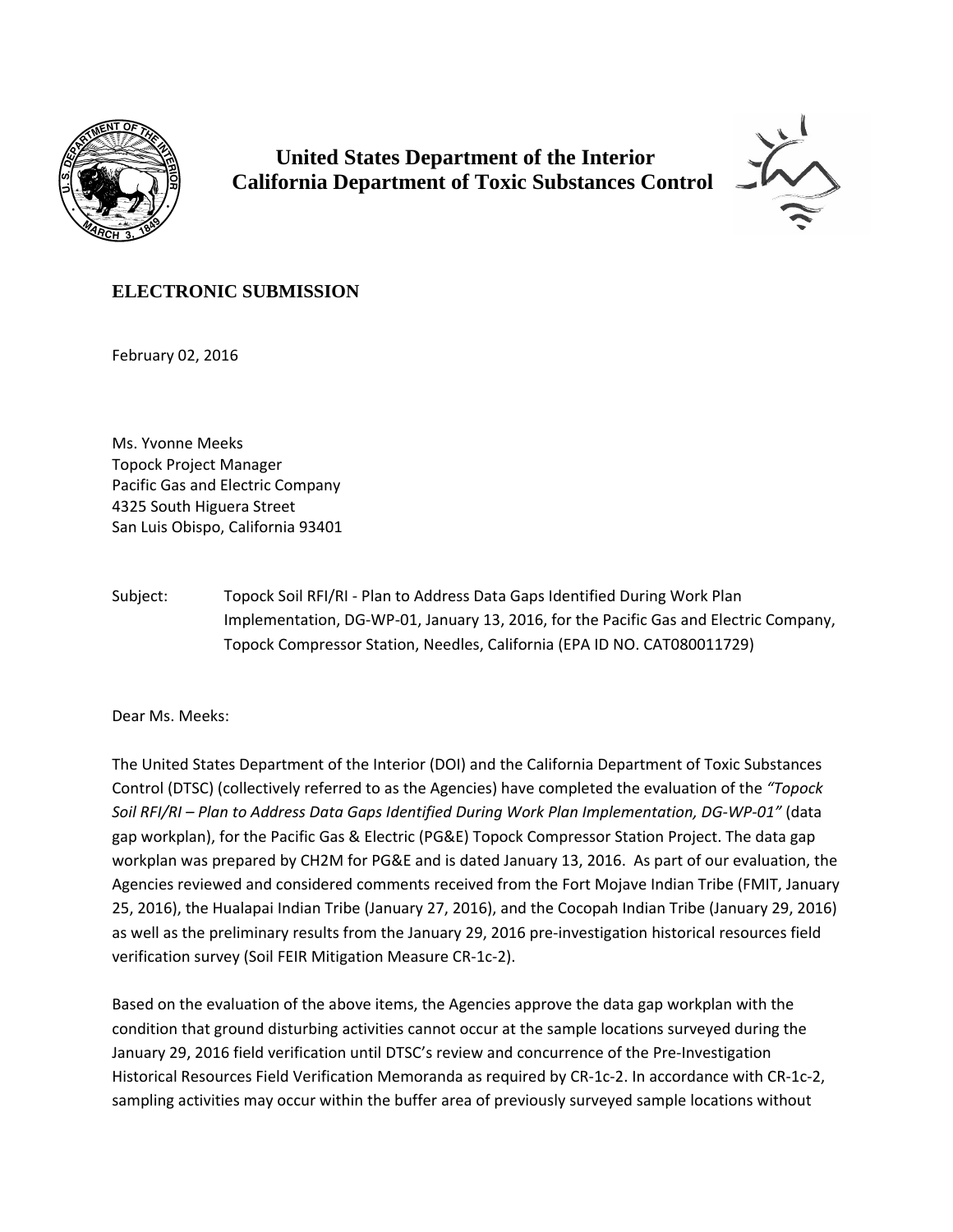additional field verification. It is the Agencies understanding that some of the proposed sample locations in the data gap workplan are within the buffer of previously field verified locations and therefore are not restricted from sampling and would not be required to be re-surveyed during the January 29, 2016 field verification survey.

As indicated above, the Agencies reviewed and considered comments received from the Tribes as part of the overall evaluation of the data gap workplan. Below are the Agencies' direction to PG&E and responses to comments received from the Tribes.

- The FMIT indicated that the proposed sample locations based on visual observation of debris, subsurface findings using non‐invasive techniques (e.g., ground‐penetrating radar) or field observations of storm drains are acceptable. The FMIT expects to be able to review any additional step‐out samples that are proposed based on these results. The Agencies appreciate the FMIT's concurrence with the proposed sample locations. PG&E shall proceed with the proposed sample collection. In accordance with CR‐1a, Tribes shall be afforded the opportunity to review technical documents including soil investigation related plans such as any future data gap workplans that may propose additional sample locations.
- The FMIT requests the results of the XRF screening used to evaluate the data gaps, while the Hualapai and Cocopah commented that the XRF and geophysical data were not provided in the data gap workplan. Although some of the XRF data were provided verbally during the January 21, 2016 briefing and site walk, data for three of the proposed sample locations were not provided. DTSC has directed PG&E to provide the information to the Tribes and stakeholders in an email dated January 28, 2016. The data set was provided to the Tribes by PG&E on February 1, 2016.
- The FMIT commented on the screening criteria used in the data gap evaluation. The Agencies would like to clarify that in addition to background and residential screening levels, ecological screening levels are also used as a screening criteria. In cases when the ecological screening value is less than the background concentration, the background concentration is used. Additionally, consistent with the conceptual site model for the area, spatial concentration trends and multi‐constituent concentration trends/correlations are also considered in the overall evaluation of potential data gaps. No change to the proposed data gap workplan is necessary.
- The FMIT, Hualapai and Cocopah noted that SD‐20 was listed on the data gap workplan but was already collected. According to PG&E, the sample was collected based on the field conditions (break in the storm drain) and the field team's interpretation of the storm drain sampling program; furthermore, Tribal monitors from the FMIT were present during sample collection. The Agencies agree, however, that if additional samples are necessary as a result of future data gap evaluations, the workplans would be shared with the Tribes and stakeholders for review.
- The Hualapai and Cocopah commented that XRF samples from AOC 14 (XRF‐01 ‐ XRF‐06) were not in the Soil Investigation Workplan and were collected without stakeholder review. The Agencies would like to clarify that Appendix C, Subappendix C7 – Area of Concern 14 of the approved Soil Investigation Workplan indicates that up to 20 XRF samples may be collected in